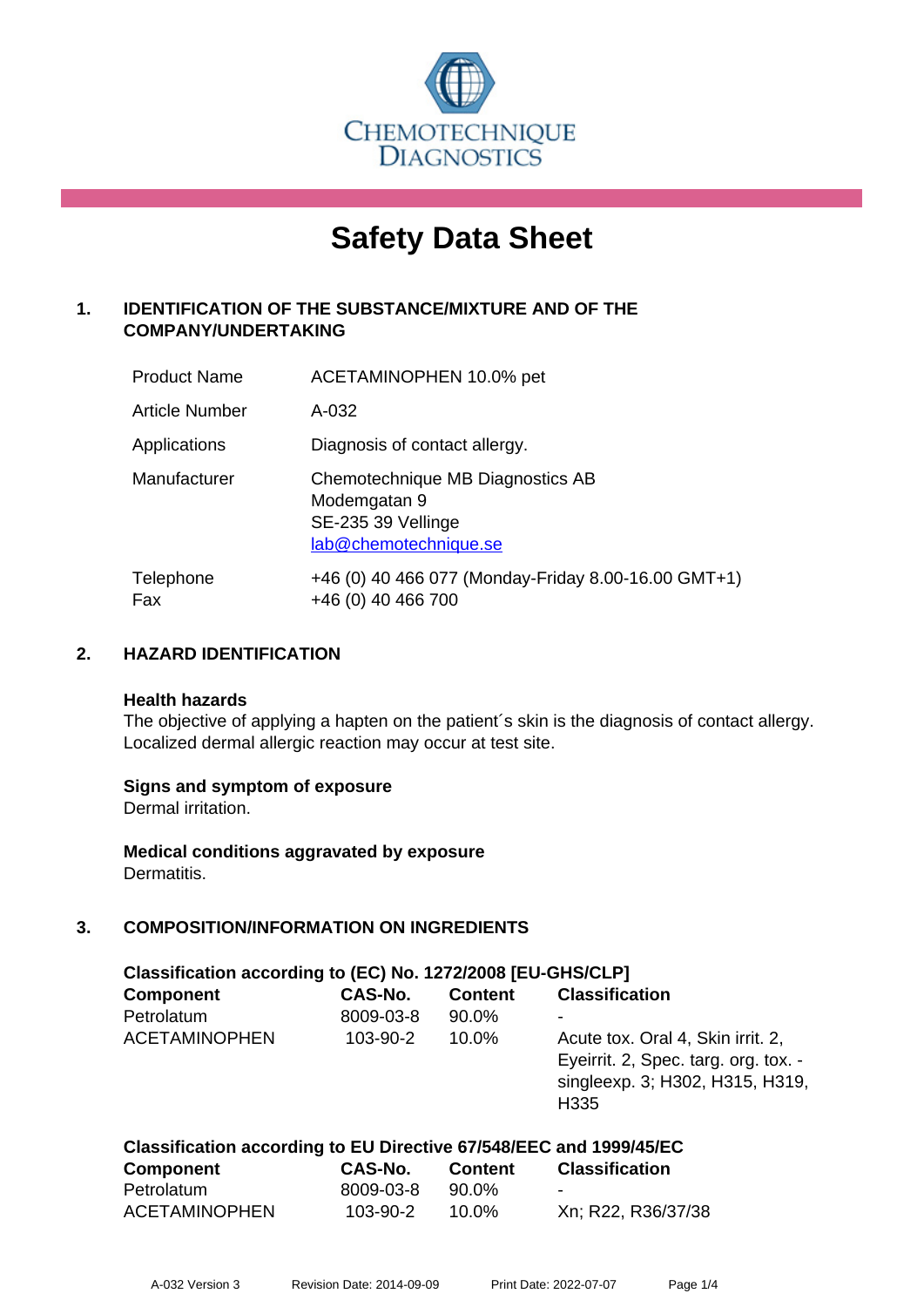#### **4. FIRST AID MEASURES**

**Emergency and first aid procedures**

Obtain medical attention.

#### **5. FIRE-FIGHTING MEASURES\***

#### **Suitable extinguish media**

CO2, powder or water spray. Fight larger fires with water spray or alcohol resistant foam.

# **For safety reasons unsuitable extinguishing agents**

Water with full jet.

# **Special protective equipment for fire-fighters** Wear self-contained respiratory protective device. Wear fully protective suit.

\*Data is shown for petrolatum only

#### **6. ACCIDENTAL RELEASES MEASURES**

**Steps to be taken if material is released or spilled** Contain and place in a closed container.

# **7. HANDLING AND STORAGE**

**Precautions to be taken in handling and storage** Store dark at 5-8°C. Avoid extended exposure to light. FOR EXTERNAL USE ONLY.

# **8. EXPOSURE CONTROLS/PERSONAL PROTECTION**

**Respiratory protection** Not required.

**Ventilation** Local exhaust.

**Protective gloves** Disposal gloves.

# **Eye protection**

Not required with normal use.

#### **Work/Hygienic practices**

Wash hands after each use.

#### **9. PHYSICAL AND CHEMICAL PROPERTIES**

Odour **Odourless** 

Appearance Ivory White Semi-solid

Melting point\* 50-55° C

Boiling point\* No data available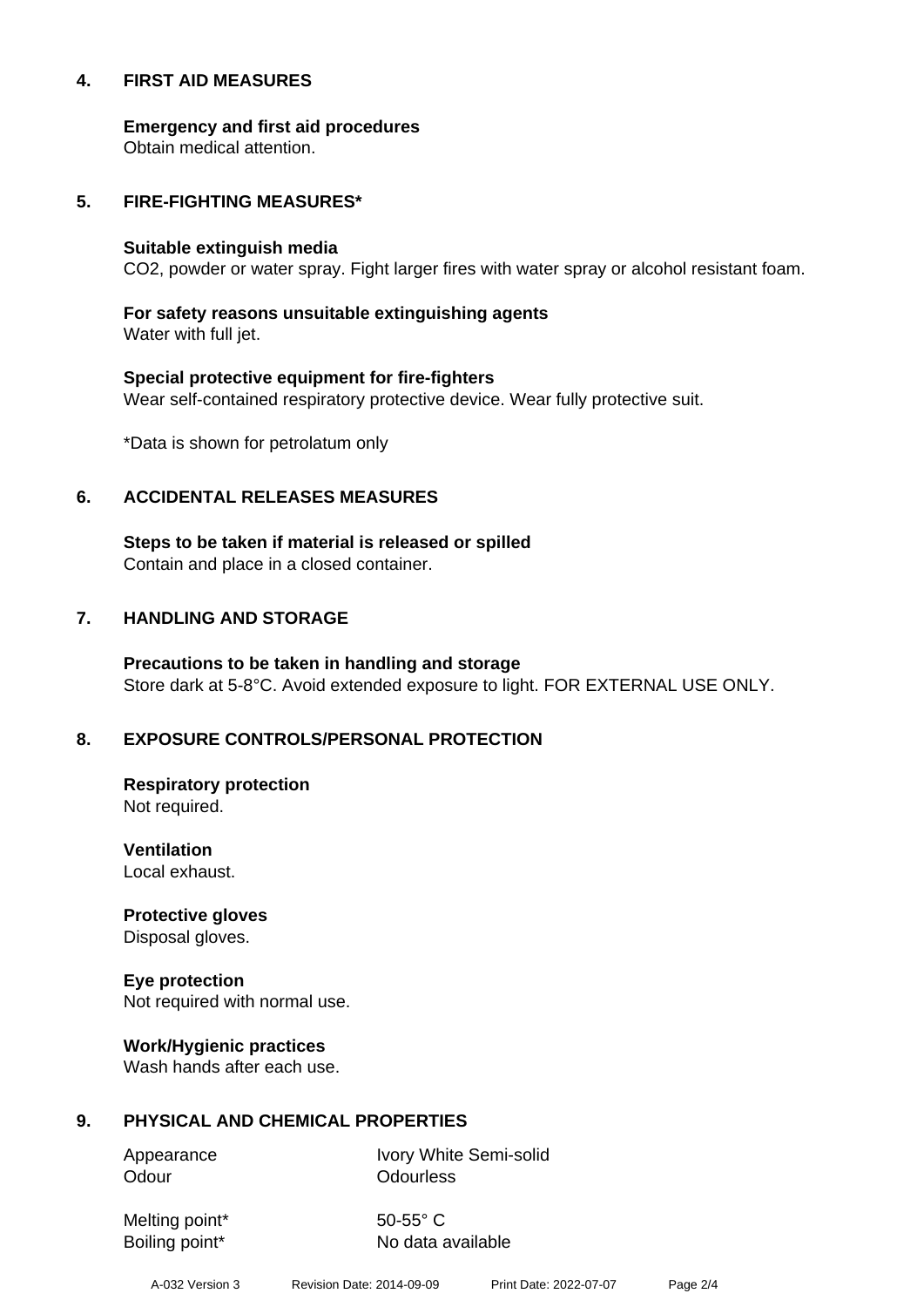Flash point\*  $>100^{\circ}$ C Density\* No data available. Solubility in/Miscibility with Water\*

Self ignition\* Product does not self ignite. Danger of explosion\* Product does not present an explosion hazard. Insoluble

\*Data is shown for petrolatum only

# **10. STABILITY AND REACTIVITY**

#### **Incompability**

May react with strong oxidizing agents.

#### **Stability**

Stable at recommended storage conditions.

#### **Hazardous byproducts**

Combustion may generate CO, CO2 and other oxides.

#### **Hazardous polymerization**

Will not occur.

#### **11. TOXICOLOGICAL INFORMATION**

No data available.

#### **12. ECOLOGICAL INFORMATION**

No data available.

#### **13. DISPOSAL CONSIDERATIONS**

#### **Waste disposal method**

Comply with federal, state/provincial and local regulation.

#### **14. TRANSPORT INFORMATION**

Not dangerous goods.

#### **15. REGULATORY INFORMATION**

The classification is according to the latest editions of the EU lists, and extended by company and literature data.

#### **16. OTHER INFORMATION**

#### **Text of H-statements and R-phrases mentioned in Section 3**

| Acute tox. Oral 4 |                           | Acute toxicity, Oral (Category 4) |          |  |
|-------------------|---------------------------|-----------------------------------|----------|--|
| Skin irrit. 2     |                           | Skin irritation (Category 2)      |          |  |
| Eye irrit. 2      |                           | Eye irritation (Category 2)       |          |  |
| A-032 Version 3   | Revision Date: 2014-09-09 | Print Date: 2022-07-07            | Page 3/4 |  |